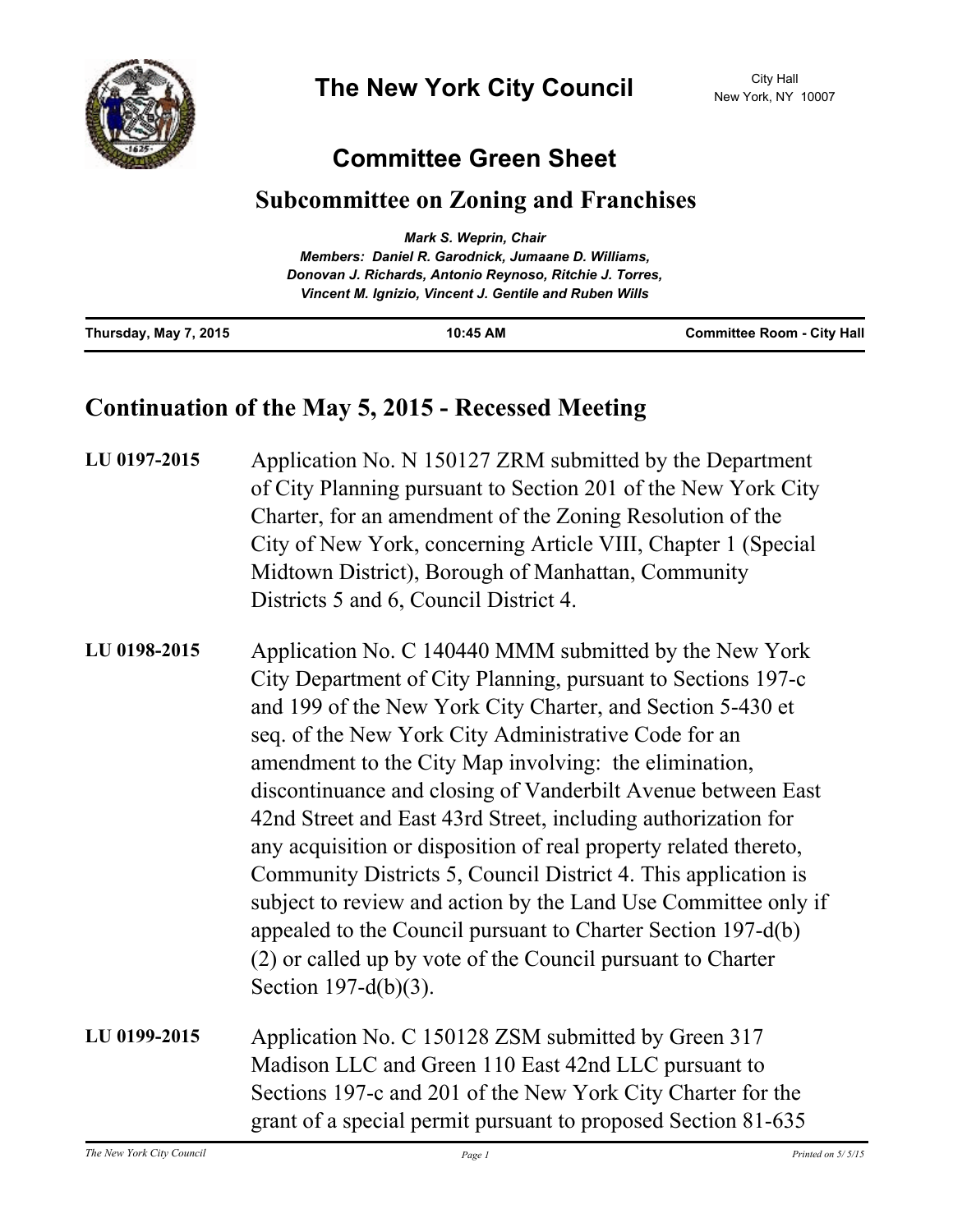of the Zoning Resolution to allow the transfer of floor area from property located at 110 East 42nd Street, a landmark building (Bowery Savings Bank Building) to property bounded by 42nd Street, Madison Avenue, 43rd Street, and Vanderbilt Avenue to facilitate the development of a commercial building, in a C5-3 District, within the Special Midtown District (Grand Central Subdistrict) Community Districts 5 and 6, Council District 4. This application is subject to review and action by the Land Use Committee only if appealed to the Council pursuant to Charter Section 197-d(b)(2) or called up by vote of the Council pursuant to Charter Section 197-d(b)(3).

Application No. C 150129 ZSM submitted by Green 317 Madison LLC and Green 110 East 42nd LLC pursuant to Sections 197-c and 201 of the New York City Charter for the grant of a special permit pursuant to proposed Section 81-641 of the Zoning Resolution to allow an increase in floor area to facilitate the development of a commercial building on property bounded by 42nd Street, Madison Avenue, 43rd Street, and Vanderbilt Avenue, in a C5-3 District, within the Special Midtown District (Grand Central Subdistrict), Community Districts 5 and 6, Council District 4. This application is subject to review and action by the Land Use Committee only if appealed to the Council pursuant to Charter Section 197-d(b) (2) or called up by vote of the Council pursuant to Charter Section 197-d(b)(3). **LU 0200-2015**

Application No. C 150130(A) ZSM submitted by Green 317 Madison LLC and Green 110 East 42nd LLC pursuant to Sections 197-c and 201 of the New York City Charter for the grant of a special permit pursuant to proposed Section 81-642 of the Zoning Resolution to modify, in conjunction with the special permit pursuant to proposed Section 81-641 (Additional floor area for the provisional of public realm **LU 0201-2015**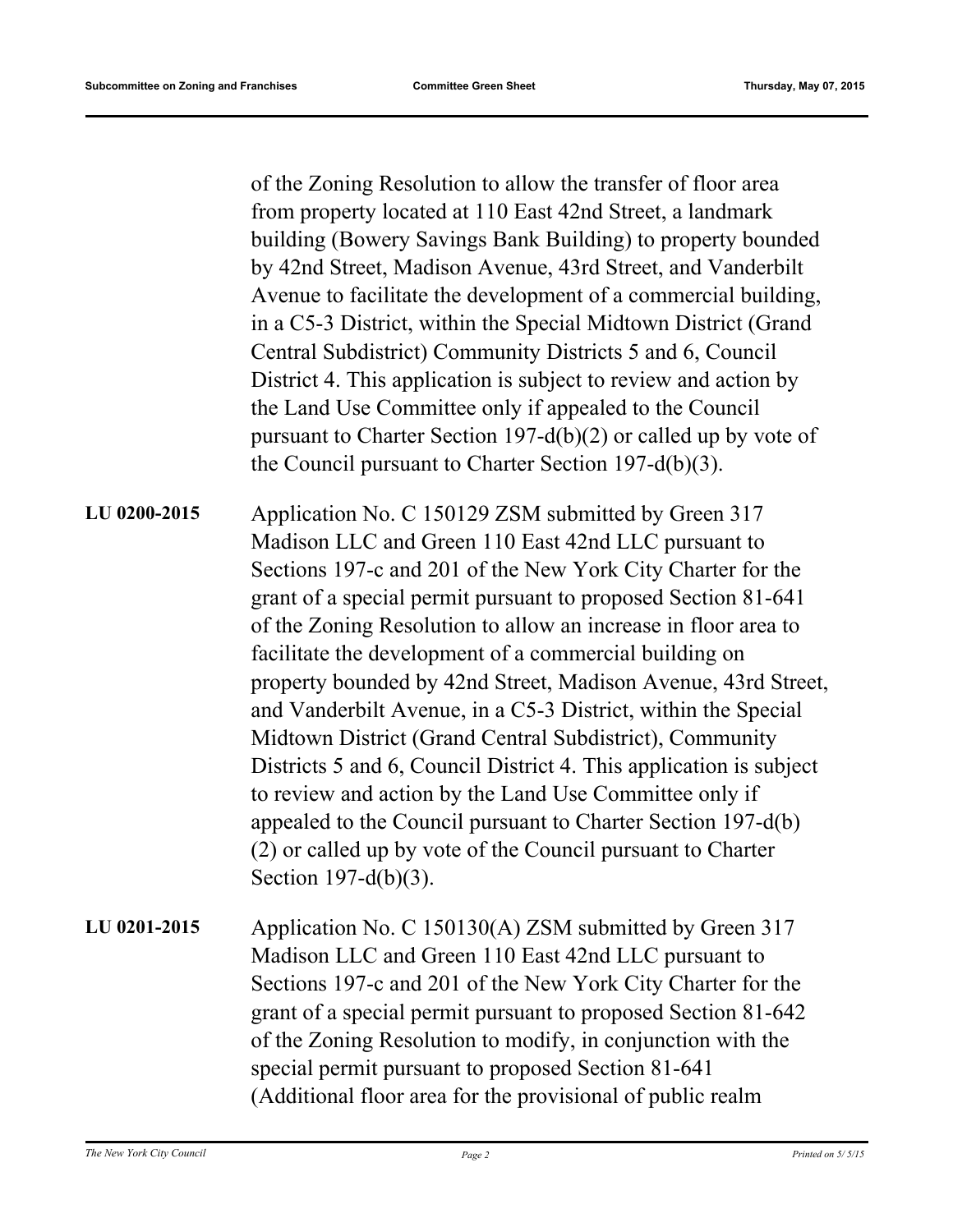improvements), street wall requirements, height and setback requirements and the mandatory district plan elements of Retail Continuity along Designated Streets, Pedestrian Circulation Space, Major Building Entrances, Building lobby entrance requirements, and Curb cut restrictions and loading requirements to facilitate the development of a commercial building on property bounded by 42nd Street, Madison Avenue, 43rd Street, and Vanderbilt Avenue (Block 1277, Lots 20, 27, 46, and 52), in a C5-3 District, within the Special Midtown District (Grand Central Subdistrict). Community Districts 5 and 6, Council District 4. This application is subject to review and action by the Land Use Committee only if appealed to the Council pursuant to Charter Section 197-d(b)(2) or called up by vote of the Council pursuant to Charter Section 197-d(b) (3).

- Application No. C 140404 ZSM submitted by 39 West 23rd Street, LLC pursuant to Sections 197-c and 201 of the New York City Charter for the grant of a special permit pursuant to Section 74-711 of the Zoning Resolution to allow residential use and modify the bulk regulations in connection with the development of mixed use building with a 10-story segment and a 24-story segment on property located at 39-41 West 23rd Street a.k.a. 20-22 West 24th Street, within the Ladies' Mile Historic District, Borough of Manhattan, Community Board 5, Council District 3. This application is subject to review and action by the Land Use Committee only if appealed to the Council pursuant to Charter Section 197-d(b)(2) or called up by vote of the Council pursuant to Charter Section 197-d(b) (3). **LU 0209-2015**
- Application No. C 140405 ZSM submitted by 39 West 23rd Street, LLC pursuant to Sections 197-c and 201 of the New York City Charter for the grant of a special permit pursuant to **LU 0210-2015**